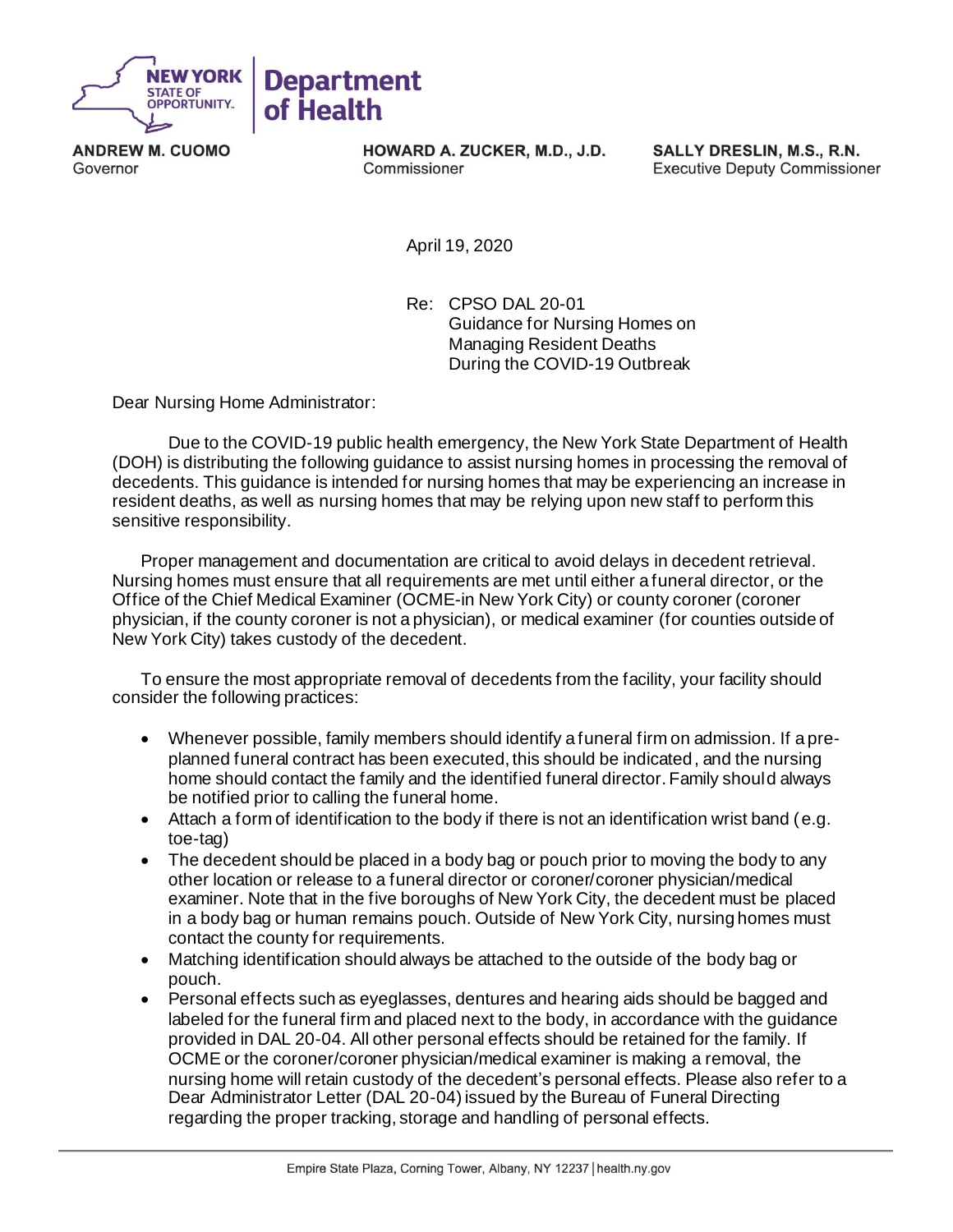- Any necessary paperwork for release of the remains should be completed prior to contacting the funeral firm or medical examiner.
- If the facility has a morgue or holding area, the personal effects should remain at the location where the decedent will be signed out and a property form or receipt prepared for either the family or the funeral home.

In cases where there is no funeral provider selected by the family, the nursing home should process decedent retrieval as follows:

- For deaths occurring in the five boroughs of New York City, the OCME has prepared a checklist to assist nursing homes and long-term care facilities with the process of managing decedents. For instances of natural death with a physician-signed death certificate, nursing homes should release decedents to funeral directors. Cases of forensic significance (i.e. homicides, suicides, and accidents, including falls) should be reported to OCME using normal reporting procedures. Full descriptions of what cases fall under OCME jurisdiction can be found here: www.nyc.gov/ocmereportacase.
	- o For natural deaths, please note that if a funeral director cannot pick up a decedent within 48 hours, and the nursing home lacks refrigeration, the nursing home should contact the OCME so a priority pickup can be arranged. All required paperwork must be completed and submitted to the OCME. To expedite resolution, it is critical that nursing homes complete documentation accurately and completely. The OCME has prepared a checklist to assist nursing homes with this process. The most recent OCME checklist is attached. Updated guidance will be distributed as it becomes available.
- Outside of New York City, county requirements vary. Each county has either a Medical Examiner or a Coroner. In some locations, all deaths must be reported to the county. In other counties this is not required. Nursing homes should be aware of the requirements for individual counties. Questions about practices for each county can be referred to local authorities.
- Once the decedent is prepared for transport, (i.e. pouched and labeled) the body may be released to the county authority or the OCME as appropriate. Note that as previously mentioned, a decedent must be in a body bag or human remains pouch to be accepted for transport by the OCME. In some counties, the coroner or medical examiner may contract with a local funeral provider for transportation. However, the facility should still reflect in their records that the remains were released to the county authority.

Nursing Homes should provide guidance to families that includes the following:

- On admission, a family should indicate the funeral firm of choice.
- Families should leave clear instructions for the facility regarding the handling of personal effects upon death. DAL 20-04 issued by the Bureau of Funeral Directing contains important information for families about precautions for handling personal effects and this information should be communicated to families
- Families should be advised of the facility policies regarding death notification and any restrictions on whether the family may come to the facility when the death occurs.
- It should be made clear to the family that if no funeral firm is selected, the decedent will be released to the county authority or in the case of deaths occurring in the five boroughs of New York City, to the OCME.